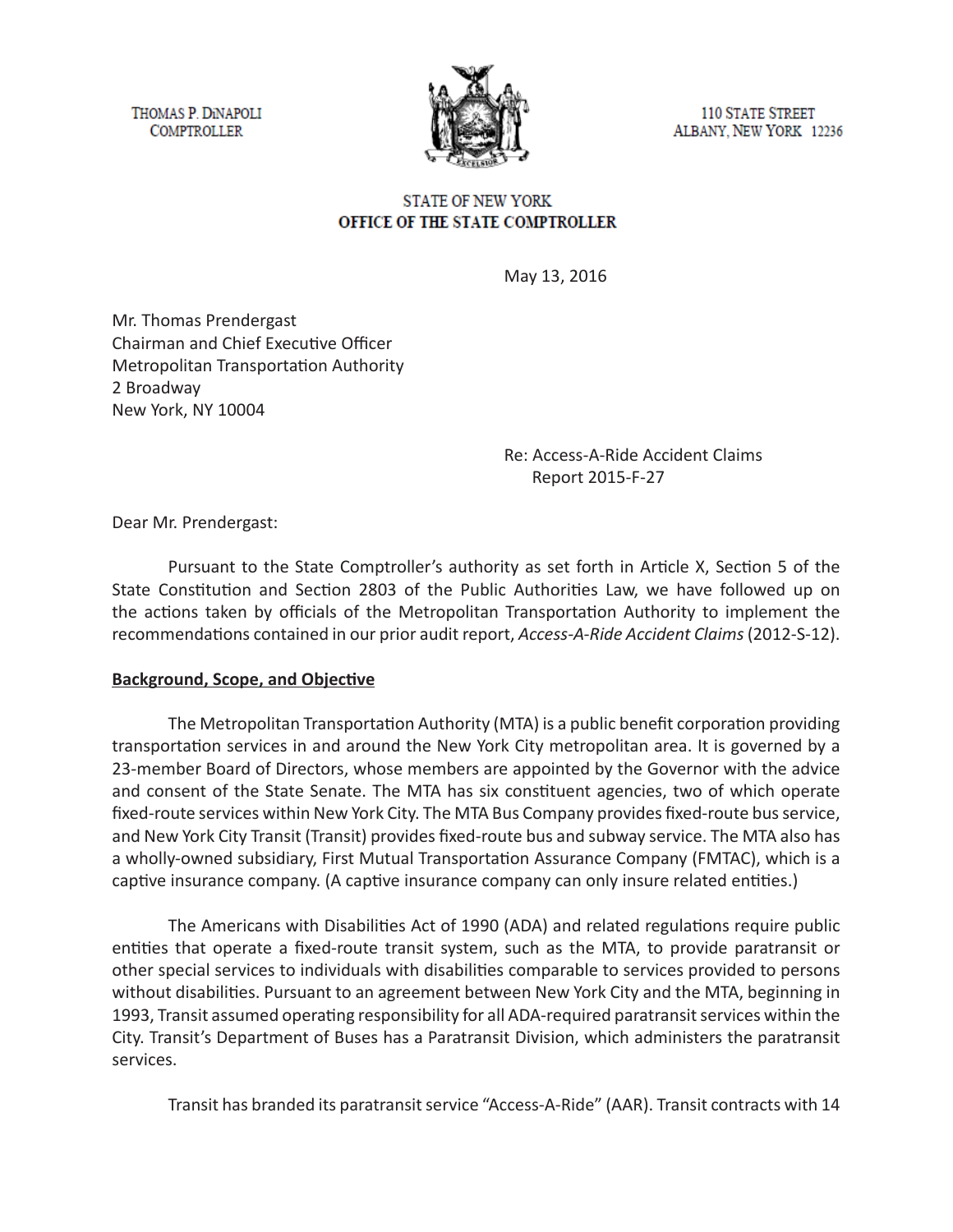carriers to provide paratransit services using lift-equipped minibuses and passenger cars leased from Transit (as of February 26, 2016). In addition, service is provided by private taxis, livery and black car services. Transit has contracts with four "black car" livery service companies (black car service), and two broker services. If a client's AAR vehicle has not arrived after 30 minutes and there is no AAR vehicle in the vicinity that can pick up the client within a reasonable period of time a taxi or car service can be authorized for use.

Paratransit service represents a significant expense to Transit. Paratransit Division costs were \$455 million in calendar year 2014 and \$462 million in calendar year 2015 reported as of March 3, 2016. To receive services, eligible clients contact the Paratransit Division call center. Based on available services the trip is scheduled with a carrier or other service providers. For 2014, MTA provided 4.5 million trips by carriers and 1.8 million trips via other providers. There were 4.6 million trips by carriers in 2015 with an additional 1.5 million trips via other providers through November 2015. Each carrier's contract with Transit is substantially the same.

The carrier contract defines an "accident" as an event with bodily injury and/or property damage exceeding \$1,000, and defines an "incident" as an occurrence with only property damage of \$1,000 or less. Accidents reported by the MTA increased in 2012 and 2013, from 888 to 993, and then decreased in 2014 to 662. Incidents increased from 1,215 in 2012 to 2,153 in 2014. For 2015, as of September, there were 489 accidents and 1,829 incidents.

The contract requires the carriers to verbally notify Paratransit's Command Center of reportable accidents/incidents within one hour of the occurrence and to provide completed Daily Accident/Incident Reports (Reports) to Paratransit's Command Center within 24 hours of the occurrence. In the case of black car service providers, the contract requires them to immediately notify Transit of any accidents involving a customer that is reported by a driver. Further, the Vehicle and Traffic Law (VTL) requires drivers or their representatives to report all accidents with injuries and/or property damage of \$1,001 or more to the Department of Motor Vehicles (DMV) within 10 days. In addition, Paratransit's Contract Unit monitors the carriers for compliance with the contract requirements for drug and alcohol testing to meet Federal regulations (49 CFR 40) and New York State VTL Article 19-A, which requires that bus drivers meet certain requirements to obtain and retain the ability to operate a bus carrying passengers.

Insurance coverage is handled differently for each type of service provider. The carriers are required by contract to wholly indemnify Transit from liability and loss. Liability insurance coverage for personal injury and property damage to others is arranged through the MTA's Department of Risk and Insurance Management (RIM) and FMTAC. The charge for this insurance was \$17,681 per vehicle for the 12 months ended February 29, 2016. For the 12 months ending February 28, 2017 the amount charged to the carriers is \$21,035 per vehicle. Other types of insurance, such as coverage for collision damage to the Paratransit vehicles, is not provided by contract and can be purchased by the carriers on the open market. Paratransit relies on its insurance claim administrator, the Claims Service Bureau (CSB), to provide claims management services for the AAR program. Black car service companies and taxis that provide service to both MTA clients and the general public must carry their own insurance. FMTAC reported that it paid \$17.8 million for 1,588 claims for 2014 and, as of January 19, 2016, \$8.9 million for 1,566 claims for 2015.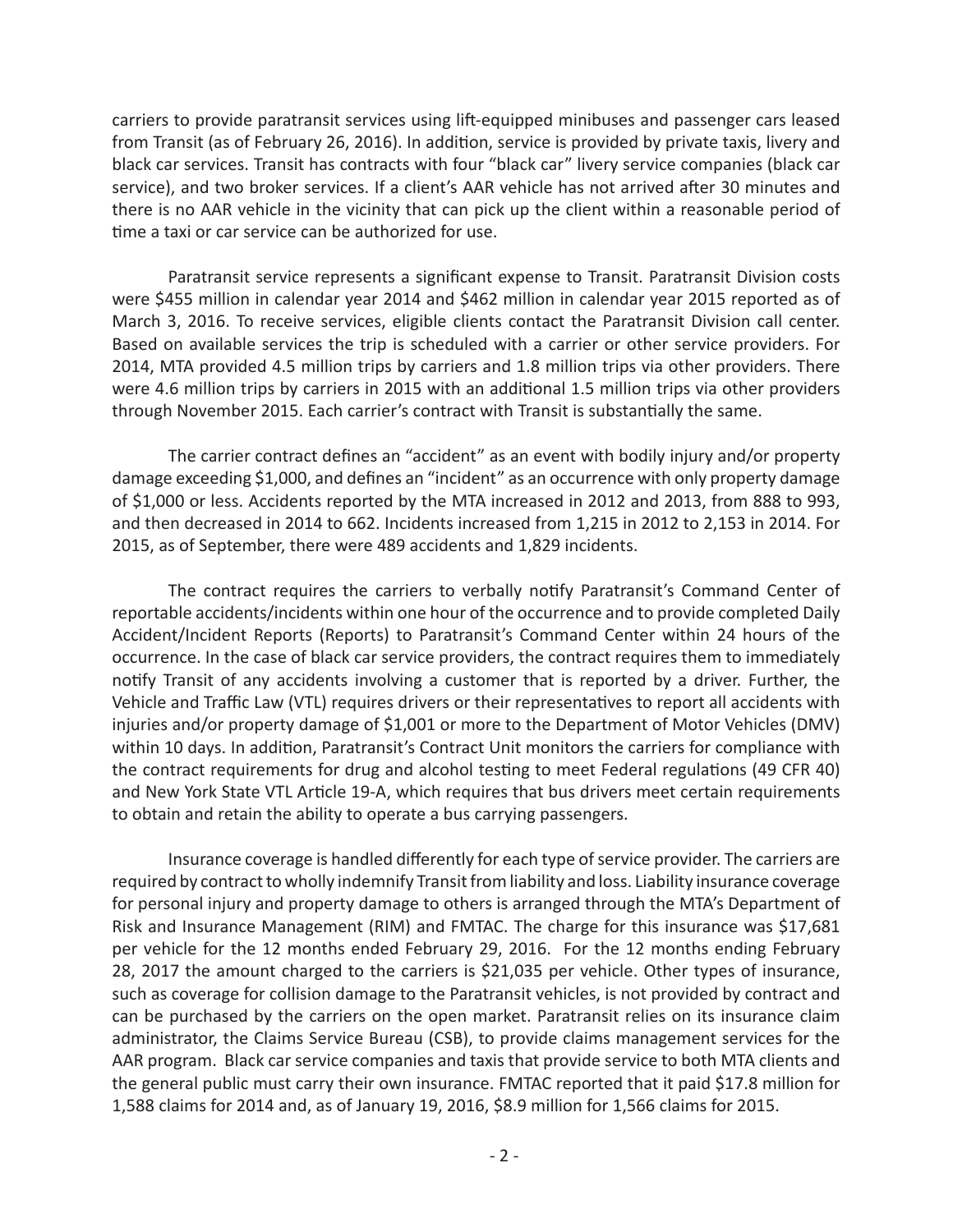Our prior audit determined that between 2008 and 2012 the overall demand for AAR service increased, but the portion of the service provided by traditional carriers decreased and reliance on the black car services and taxis increased. The number of reported accidents also initially increased, but decreased between 2010 and 2012. In regard to actions by the Paratransit Division and carriers, we found that for the most part Paratransit and the carriers were in compliance with federal motor carrier standards for such things as Commercial Driver's Licensing, drug and alcohol testing, and training. However, our audit noted that there was an unquantified liability risk associated with black car services and taxis that was expanding and was not being tracked.

We issued our initial audit report on April 24, 2014. The objective of our follow-up review was to assess the extent of implementation, as of March 21, 2016, of the 11 recommendations included in the initial report.

### **Summary Conclusions and Status of Audit Recommendations**

We found that the MTA made some progress in implementing the recommendations contained in our prior report. Of the 11 prior audit recommendations, two were implemented, eight were partially implemented, and one was no longer applicable.

### **Follow-Up Observations**

### **Recommendation 1**

*Meet with black car service providers to remind them of their responsibility to report accidents to the Paratransit Division in accordance with their contract and ensure they have a corrective action plan for drivers involved in accidents.*

Status - Partially Implemented

Agency Action - Paratransit sent a letter to all black car services providers on April 10, 2014 reminding them of their reporting responsibilities. However, Paratransit has not monitored the black cars to ensure there are corrective action plans for drivers involved in accidents.

#### **Recommendation 2**

*Maintain records of black car service accidents reported to the Paratransit Division and advise CSB to notify Paratransit of black car service accidents it receives.*

Status - Implemented

Agency Action - Paratransit maintains a listing of black car service accidents along with monthly accident/incident log sheets. Also, because CSB is not responsible for any claims against black car service providers, it does not receive notification of black car service accidents.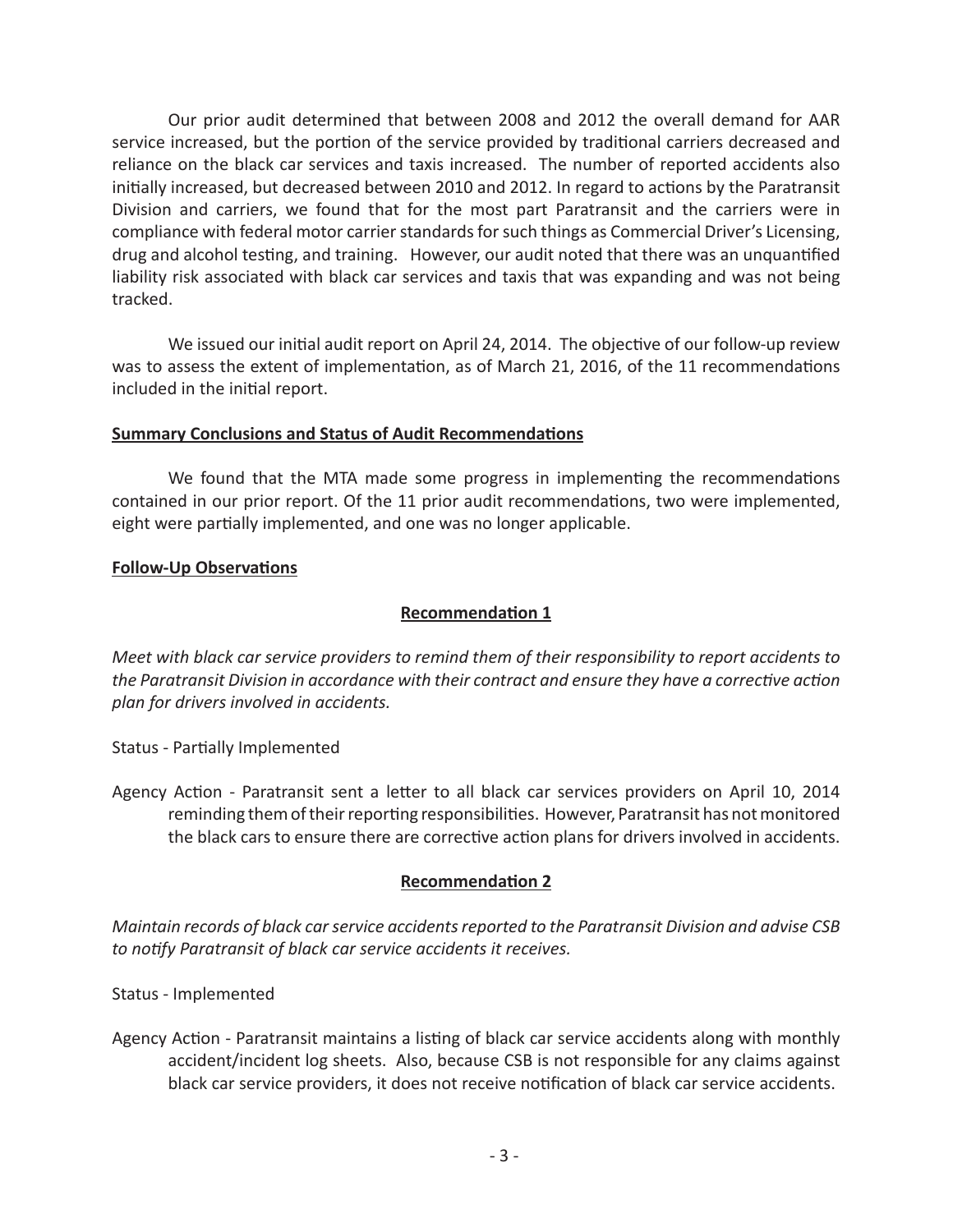## **Recommendation 3**

*Ensure all carriers are in compliance with contract accident-reporting requirements.*

### Status - Partially implemented

Agency Action - Paratransit instituted the Paratransit Accident and Incident/Road Calls System (PAIRS) in 2014. Carriers were informed on March 31, 2014 that starting April 1, 2014, they were required to use this system for accident reporting. The letter also reminded carriers to call in no later than an hour after an occurrence. However, we found that 157 out of 710 accidents and incidents reported to Paratransit were not reported within an hour as required. While the majority of the 157 incidents were reported within two hours, one was reported over 67 hours late; two were reported 44 hours late; and 24 were reported between 2 and 16 hours late. An additional 38 events were listed on the Paratransit incident/accident report, but not on the call log.

Similarly, our review of compliance with the 24-hour reporting requirements at two carriers found that seven out of 43 reports were e-mailed after the 24-hour period, and ranged from 28 minutes to 3 hours late.

Moreover, our review also found that documentation could also be improved. Fourteen of the 54 incidents examined were missing at least one of the required documents, and five of the 17 accidents examined did not contain all the required reporting documents.

## **Recommendation 4**

*Reconcile CSB and Paratransit listings of reported accidents/incidents on a weekly basis.*

- Status No Longer Applicable
- Agency Action Paratransit implemented PAIRS on April 1, 2014. Paratransit, CSB, and the carriers now share the information that is entered into PAIRS, so data reconciliation is no longer necessary.

### **Recommendation 5**

*Require carrier Road Supervisors to complete the property damage assessment and record the results in the carrier's records, including evidence that the accident has been reported to DMV where required.* 

- Status Partially Implemented
- Agency Action Paratransit instituted the PAIRS system and informed the carriers they will begin using this system to report accidents on April 1, 2014. Carriers were reminded to supply Transit with an MV-104 form (Report of Motor Vehicle Accident) and file it with NYS DMV,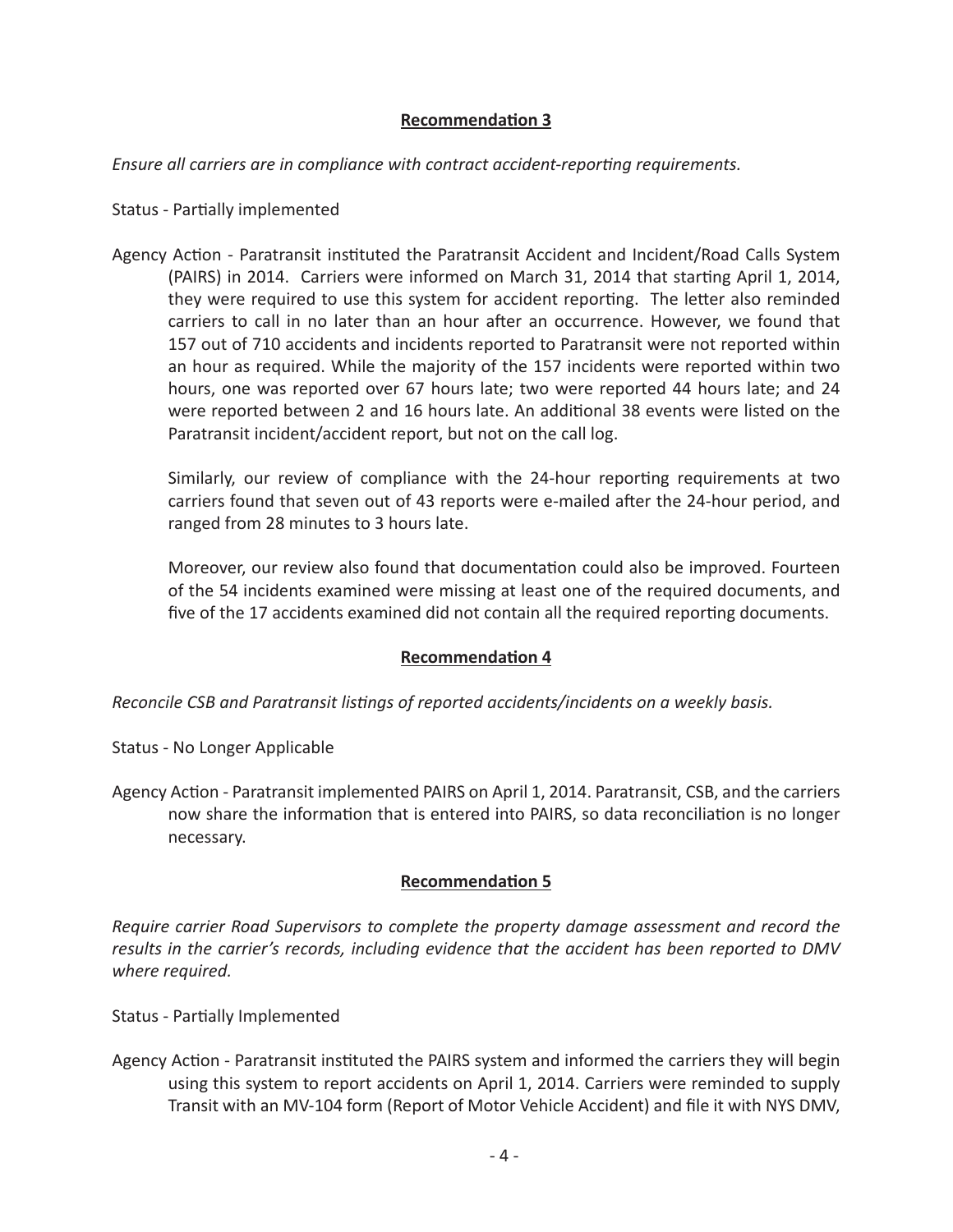but did not require the carriers to retain evidence that the accident was reported or mention the need for property damage assessments.

We reviewed a sample of 17 accidents. We found that for 16, a Supervisor accident report was submitted and for 14 an MV-104 was submitted to Paratransit. Only two of these accidents had dollar estimates reported. We also reviewed DMV records and for nine accidents, only two were on the drivers' records. Two carriers stated that the MV-104s are sent to DMV via mail, but they did not retain any evidence to support that the accident had been reported. The third carrier stated that no MV-104s are submitted to DMV.

## **Recommendation 6**

*Issue accident reporting and damage estimating guidance to carriers and to other service providers to promote consistency and uniformity of approach.*

Status - Partially Implemented

Agency Action - Paratransit provided a mandatory two-day training class to all carrier supervisors responsible for responding to accidents and incidents. This training covered PAIRS and the requirements for accident reporting. Additionally, according to Paratransit, the training also included damage estimation guidance, but they did not provide any documentary support.

# **Recommendation 7**

*Investigate why the records of one carrier indicate untimely review of license abstracts, and require corrective action.*

Status - Implemented

Agency Action - Based on a review of this carrier's records, Paratransit assessed a Performance Deficiency offset against the carrier's April 2014 service billing.

# **Recommendation 8**

*Ensure that carriers' drug and alcohol coordinators maintain the appropriate records, as required by the contract and federal regulations, including records that document the randomness of the selection process.*

Status - Partially Implemented

Agency Action - Paratransit sent a letter to the carriers on April 28, 2014 stating that drug and alcohol coordinators must be adequately trained and maintain accurate and complete records which pertain to drug and alcohol, as required by contract and Federal Transit Administration regulations. Additionally, Paratransit Contract Managers perform field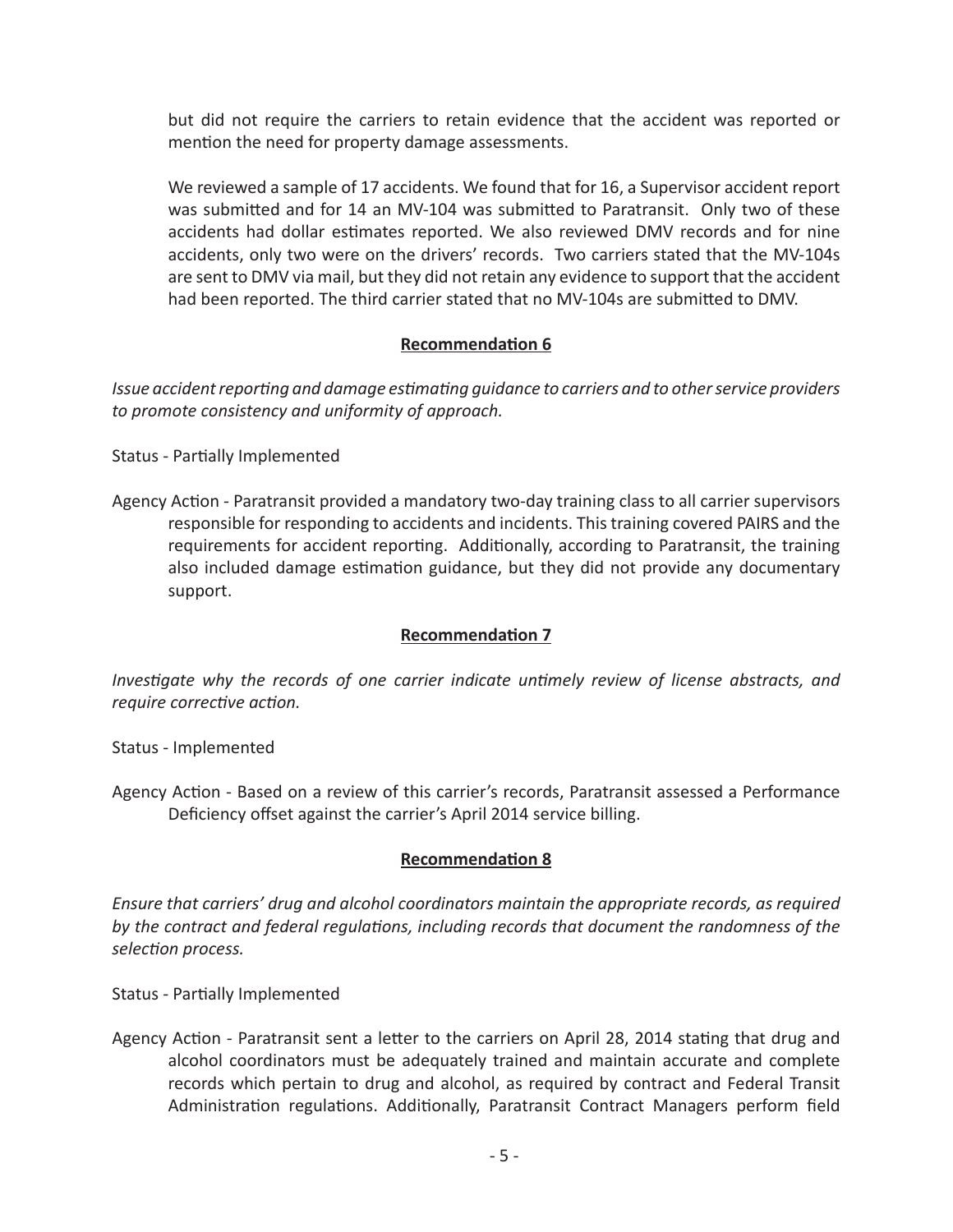reviews of the Drug and Alcohol Program at the carriers. However, the reviews do not include any indication that the randomness of the selection process was examined. We visited three carriers and found that each had files with drug test details in folders by date; however, there was no documentation related to the randomness of the employee selection process.

### **Recommendation 9**

*Ensure that carriers' drug and alcohol coordinators are fully aware of the standards and consequences of positive test results, including the standard that requires employees with test results registering between 0.02 and 0.039 b.a.c. [blood alcohol content] be relieved of their duties for 24 hours.*

Status - Partially Implemented

Agency Action - As previously mentioned, Paratransit sent a letter to the carriers on April 28, 2014 stating that drug and alcohol coordinators must be adequately trained and maintain accurate and complete records which pertain to drug and alcohol, as required by contract and Federal Transit Administration regulations. However, the letter did not specifically mention the standards and consequences of positive test results. Also, we visited three carriers and spoke to the drug and alcohol coordinators present at two of them. Both coordinators were aware of the standards and consequences of any positive test results.

### **Recommendation 10**

*Require carrier quality control officials to ensure that drivers are conducting their pre- and posttrip inspections and that drivers sign the reports as required by New York State Department of Transportation (NYSDOT) regulations. Where required by contract or practice, quality control officials should indicate their review by signing the report.*

Status - Partially Implemented

Agency Action - Paratransit's letter to the carriers on April 28, 2014 stated that carriers must continue to monitor drivers' pre- and post-vehicle inspections and require signatures of drivers and inspectors on all Operator Vehicle Condition Reports (OVCR) and that spot checks should be performed to ensure compliance to NYSDOT inspection practices.

We visited three carriers and observed 15 pre- and 11 post-inspections. We found that during one of the pre-inspections a driver also signed off on the post-inspection. For the 11 post inspections, we observed 10 drivers did not appear to do the inspection. Five of these claimed to have done it at another location prior to returning the vehicle.

We also noted that only one carrier had any indication of a secondary review. After the driver inspects the vehicle and signs the OVCR, a supervisor places a stamp next to the driver's signature. This occurred for six inspections observed.